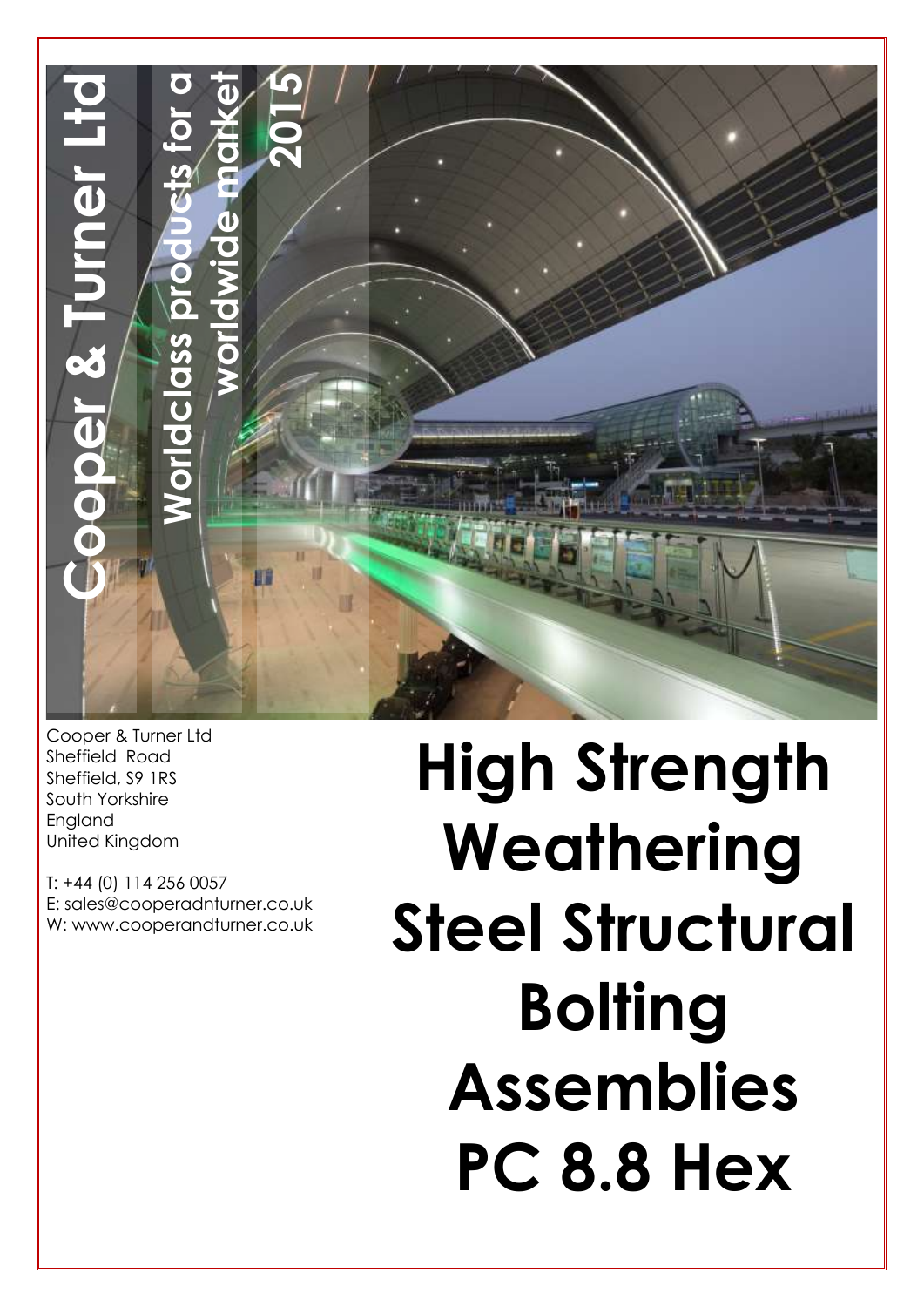

### **Identification**

Cooper & Turner BS EN 14399-3 High Strength Weathering Steel Structural Bolting Assemblies for Preloading are identified by the letter 'W' which appears, as an addition to the standard product marking, on each of the components of the assembly i.e. on the bolt, on the nut and on the washer.

#### **Assembly Configuration**

The assembly configuration for BS EN 14399-3 weathering steel property class 8.8 hexagon head bolting assemblies is with the washer fitted under the nut and the assembly is to be tightened by nut rotation, as follows:-

- a) BS EN 14399-3 weathering steel property class 8.8 hexagon head bolt (marked: 8.8 HR W)
- b) BS EN 14399-5 weathering steel hardened plain washer (marked: H W)
- c) BS EN 14399-3 weathering steel property class 10 nut (marked: 10 HR W)

The components shall be assembled as shown below The bolt is placed in the steelwork and at the other side of the connection the hardened plain washer is fitted and the nut is assembled with the side containing the marking facing outwards and the smooth unmarked side of the nut against the washer.



**Assembly configuration for EN 14399-3 Weathering Steel Property Class 8.8 Assembly - Tightened by nut rotation Figure 1**

Page 1 of 6 M.R.Tiddy 30-01-15 Whilst this information is provided in good faith, no member of the Andaray group of companies shall be under any responsibility or liability in respect of errors or information that is found to be incorrect or for any reliance the user may place on it.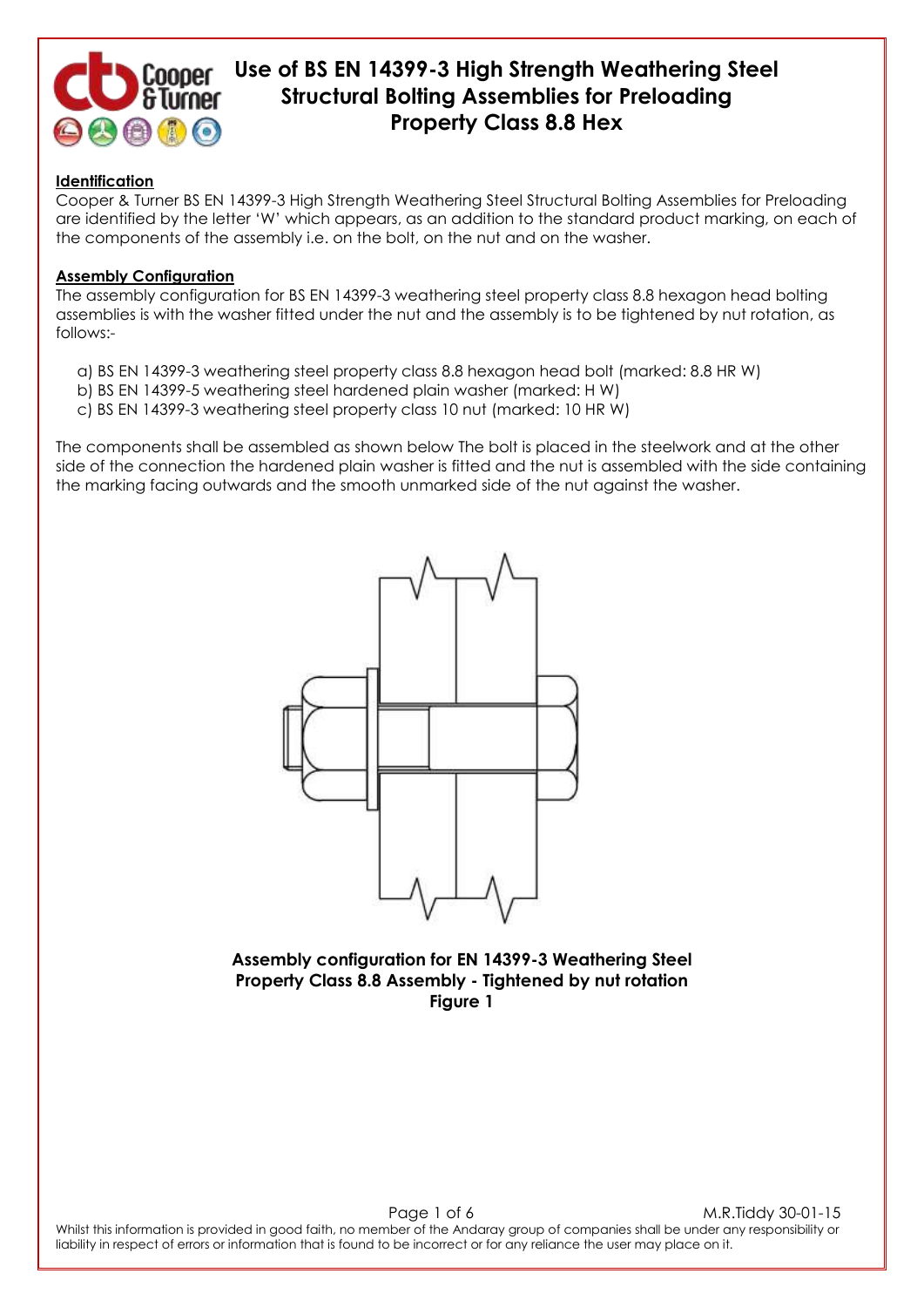

### **Installation of Weathering Steel Structural Bolting Assemblies**

It is recommended that these weathering steel structural bolt, nut and washer assemblies are installed using the UK part turn method as detailed in the Manual of Contract Documents for Highway Works (MCHW), Volume 1 - Specification for Highway Works Series 1800 Structural Steelwork, Clause 1808.5.1 Tightening of preloaded bolts paragraphs 4 and 5.

<http://www.standardsforhighways.co.uk/ha/standards/mchw/index.htm>

### **Dimensions of Holes for BS EN 14399-3 Assemblies**

The nominal clearance for round holes is the difference between the nominal hole diameter and nominal bolt diameter. The hole size shown in Table 1 is in accordance with BS EN 1090-2:2008+ A1:2011

| Table 1                            |    |
|------------------------------------|----|
| Nominal clearances for bolts (mm)  |    |
| Nominal bolt diameter (mm)         | 24 |
| Normal round holes (mm)            |    |
| Tolerance on hole diameter ± 0.5mm |    |

### **Grip lengths for BS EN 14399-3 Weathering Steel PC 8.8 Assemblies**

Table 2 below is provided for guidance only. Whilst this information is provided in good faith, no member of the Andaray group of companies shall be under any responsibility or liability in respect of errors or information that is found to be incorrect or for any reliance the user may place on it.

The bolt thread lengths shown in BS EN 14399-3:2005 do not provide, in the case of some of the shorter bolt lengths, the minimum four threads in the grip required by BS EN 1090-2. Cooper & Turner recognised this fact and have for a number of years manufactured certain of their BS EN 14399-3 assemblies with longer thread lengths to satisfy the minimum threads in the grip required by BS EN 1090-2. Table 2 therefore only applies to Cooper & Turner manufactured BS EN 14399-3 PC 8.8 assemblies consisting of a hexagon bolt, nut and one BS EN 14399-5 washer.

Page 2 of 6 M.R.Tiddy 30-01-15 Whilst this information is provided in good faith, no member of the Andaray group of companies shall be under any responsibility or liability in respect of errors or information that is found to be incorrect or for any reliance the user may place on it.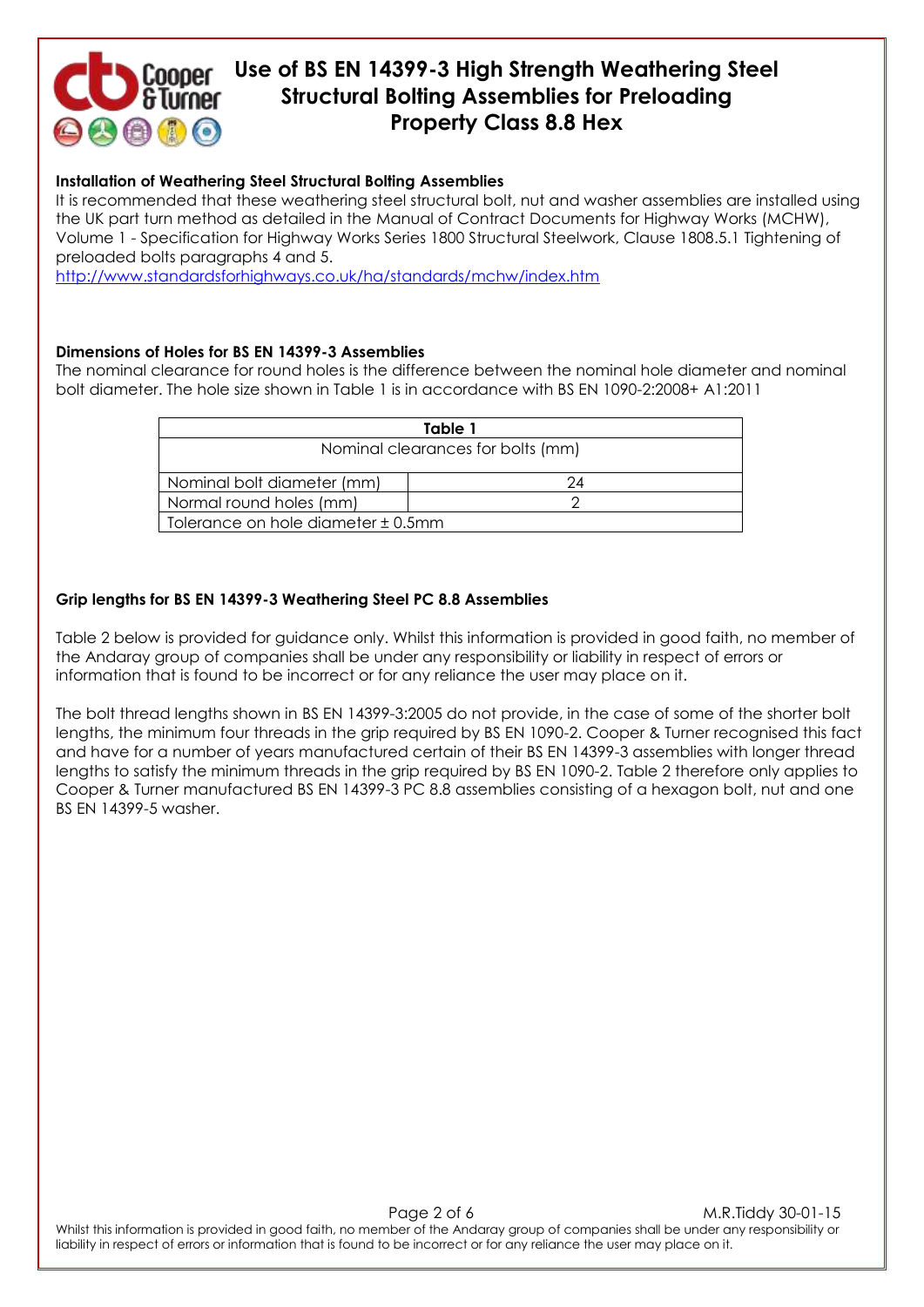



Page 3 of 6 M.R.Tiddy 30-01-15 Whilst this information is provided in good faith, no member of the Andaray group of companies shall be under any responsibility or liability in respect of errors or information that is found to be incorrect or for any reliance the user may place on it.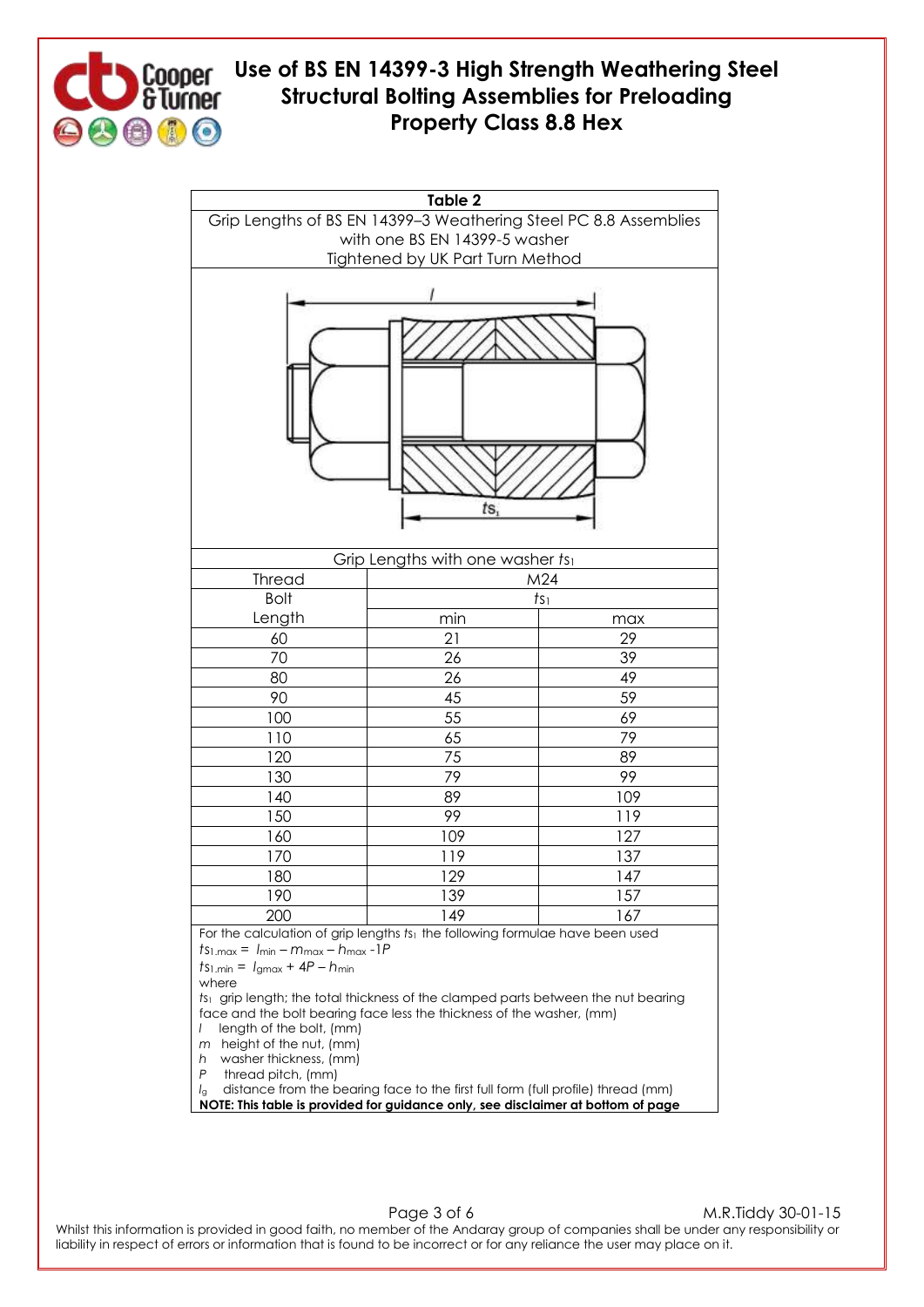

### **Corrosion**

BS EN 14399-3 weathering steel assemblies, bolts, nuts and washers will corrode if not properly protected. They must be kept in a clean dry and well ventilated store. It is important that only the number required for immediate installation are taken from the stores in order that none are allowed to lie about on site and deteriorate.

### **Installation Tips**

Check that all the bolts, nuts and washers are the required property class / designation before fixing. Ensure that the bolts fit the holes freely – forcing the bolts into the holes by means of hammering would damage the threads

It is most important that impact wrenches have adequate capacity to tighten bolts within about 15 seconds (slightly longer if gear driven wrenches used). Prolonged impacting can damage the bolt assembly to such an extent that the bolt may be fractured.

In selecting a tool, it is wise to choose one which has a torque output in excess of the theoretical figure required for tightening the largest bolt for which it will be needed, thus making some allowance for loss of performance due to wear, air leakage etc., and to help overcome the energy absorbed by higher than usual thread friction or 'springy' joints.

In order to obtain optimum tool performance the tool manufacturer's specification regarding air pressure, air flow volume and hose size must be followed.

The only way to confirm that a particular tool is suitable is by judging its performance in bolt tightening under actual site conditions.

Where steelwork is to be left exposed, tightening and inspection should be carried out within the shortest time to prevent corrosion

### **Problems tightening BS EN 14399-3 assemblies**

The occasional problems which may be encountered when tightening BS EN 14399-3 assemblies can be generally categorised under three headings:-

**1) Fit** – Ensure that the bolts fit the holes freely and that poor alignment of the holes is not causing the bolts to trap.

**2) Tooling** – Using adequate capacity impact wrenches and satisfactory thread condition, the final tightening operation should be completed within about 15 seconds (slightly longer if gear driven wrenches used). If it is not check for dry, rusty or damaged threads, poor fit, bad hole alignment or for a tool fault

**3) Additional Lubrication** – The nuts which Cooper & Turner supply with their BS EN 14399-3 assemblies are lubricated but in certain circumstances e.g. if the assemblies have experienced less than ideal storage conditions, additional lubrication may be necessary.

During the tightening of BS EN 14399-3 assemblies high frictional stress can develop and in certain circumstances the frictional stress can lead to torsional failure of the bolts before the proof load is achieved. This high frictional stress can be reduced by the application of a suitable high pressure lubricant which should be applied both to the nut threads and the nut washer face. In Cooper & Turner's experience the most effective and economical lubricant for this purpose is tallow\*.

The use of a high pressure lubricant in the way described has no detrimental effect whatsoever on the functioning of the installed BS EN 14399-3 assemblies. The lubricant simply allows the torque applied to the nut to be more efficiently transferred into bolt shank tension.

\* In the UK, tallow is generally available from plumbers' merchants. In parts of the world where tallow may not be available a product called 'stick wax', manufactured by a number of companies including Johnson and Castrol, is used for on-site lubrication of fasteners, alternatively a grease with a high molybdenum content may be effective. The high pressure lubricant selected should be of medium to high viscosity and should be applied both to the nut threads and nut washer face in order to prevent the possibility of contaminating the inner faces of the BS EN 14399-3 joint.

Page 4 of 6 M.R.Tiddy 30-01-15 Whilst this information is provided in good faith, no member of the Andaray group of companies shall be under any responsibility or liability in respect of errors or information that is found to be incorrect or for any reliance the user may place on it.